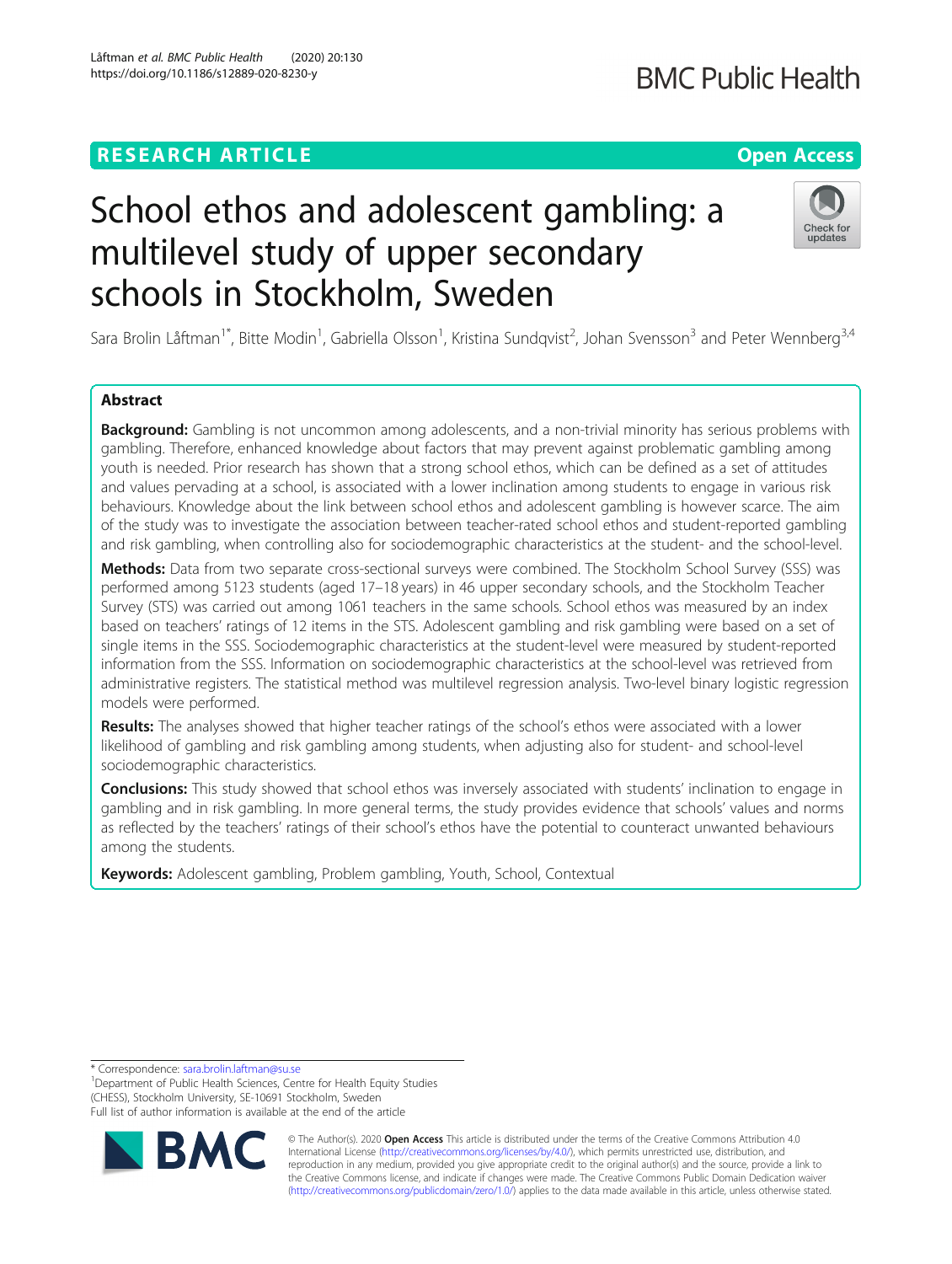# Background

Offering gambling to minors is prohibited in most judicial contexts. Yet, gambling is not an uncommon activity among adolescents, and a non-trivial minority has serious problems with gambling. Turchi and Derevensky [[1\]](#page-9-0) have described adolescent gambling as a continuum reaching from "no gambling" at one endpoint to "problem gambling" at the other, with "social gambling" and "at-risk gambling" in between. According to a definition by Neal et al. [\[2](#page-9-0)], "Problem gambling is characterised by difficulties in limiting money and/or time spent on gambling which leads to adverse consequences for the gambler, others, or for the community." (p. 3) According to a recent review of 44 studies from across the world, the prevalence of problem gambling among youth has been reported to vary between 0.2 and 12.3% [\[3](#page-9-0)]. The latest report from the European School Survey Project on Alcohol and Other Drugs (ESPAD) indicates that Swedish students gamble slightly less than European students on average. Of the Swedish students aged 16 years, 13% had gambled at least once during the past 12 months, while the European average was 14%. More frequent gambling, i.e. twice or more a month during the past 12 months, was reported by 5% of the Swedish students, whereas the European average was 7% [[4](#page-9-0)].

# Background and previous research

Prior research on adolescent gambling has largely concentrated on risk and preventive factors at the individual- and the family-level. There is a clear and consistent gender difference in that both gambling and risk gambling are more common among boys than among girls [[1,](#page-9-0) [3](#page-9-0)–[7\]](#page-9-0). Other risk factors at the individual-level include personality traits such as impulsivity and sensationseeking, but also anxiety, depression, attention deficit hyperactivity disorder (ADHD), substance use, and delinquency  $[6, 8]$  $[6, 8]$  $[6, 8]$  $[6, 8]$ . With regards to conditions in the family, earlier research has shown that parental gambling is a risk factor for adolescent gambling [[8,](#page-9-0) [9](#page-9-0)], whereas family cohesion, family support and parental monitoring are inversely associated with problematic gambling among adolescents [\[5](#page-9-0), [8](#page-9-0)–[10\]](#page-9-0).

Yet, adolescent behaviour is not only shaped by individual and family-related conditions, but also by other social contexts in which they are embedded. One important arena in adolescents' lives is the school, where different types of behaviours are shaped in relationships with peers but also through values and norms conveyed by the school as such. As noted by Lee et al. [[6\]](#page-9-0), research on the school context in relation to gambling is limited. Yet, some previous studies have identified certain school-related conditions as important predictors of problematic gambling among the students. At the individual level, poor school performance has been shown to be linked with an increased risk of problem gambling [[8\]](#page-9-0), whereas a negative association has been reported for adolescents' perception of school connectedness and problematic gambling  $[5]$  $[5]$ . Elgar et al.  $[10]$  $[10]$  showed that students' perception of teacher support and of classmate support were inversely associated with excessive gambling.

With regards to conditions measured at the schoollevel, Lee et al. [\[6](#page-9-0)] showed, using school survey data from Maryland, US, that schools' suspension rate and the proportion of African American students had weak, negative associations with gambling but not with gam-bling problems. Elgar et al. [[10\]](#page-9-0) demonstrated that relative deprivation, measured as being worse off than one's classmates in terms of family wealth, was associated with an increase in the rate of excessive gambling. To the best of our knowledge, however, few studies have investigated if more qualitative aspects of schools' organisational functioning are related to students' inclination to engage in gambling and in risk gambling.

Research on "school effectiveness" has focused on how organisational and environmental aspects of the school environment affect students' academic performance and behaviour. In their work carried out in schools in London in the 1970s, Michael Rutter and his colleagues found that students who attended schools with certain qualities performed better, irrespective of their social background [\[11](#page-9-0)]. Specific features of school effectiveness include positive student-teacher relationships, clear goals and expectations for behaviour, high expectations and feedback to the students regarding their school performance, a strong school ethos [[11\]](#page-9-0), as well as a strong school leadership [[12](#page-9-0)].

The concept of school ethos is a central component of effective schools and can be defined as the set of norms, values, attitudes and behaviours that prevail at a school [[11\]](#page-9-0). A closely related concept is school climate, but whereas school climate is often captured by students' responses about the school environment which have been aggregated to the school level [\[13](#page-9-0)–[15\]](#page-9-0) and thus reflects the students' general experiences of their school environment, the concept of school ethos is more closely related to the school leadership's efforts to promote a beneficial learning environment and to counteract unwanted behaviour [\[16](#page-9-0)].

A strong school ethos has been shown to be linked with higher student performance [[11](#page-9-0), [17,](#page-9-0) [18\]](#page-9-0). In addition, research has shown that students attending schools with a strong ethos are less inclined to engage in health risk be-haviours [\[19](#page-9-0)–[21](#page-9-0)] and in other unwanted behaviours such as bullying perpetration  $[16]$  and truancy  $[22]$  $[22]$  $[22]$ . Yet, to the best of our knowledge, studies of the potential link between school ethos and adolescent gambling and risk gambling are lacking. Nevertheless, there are reasons to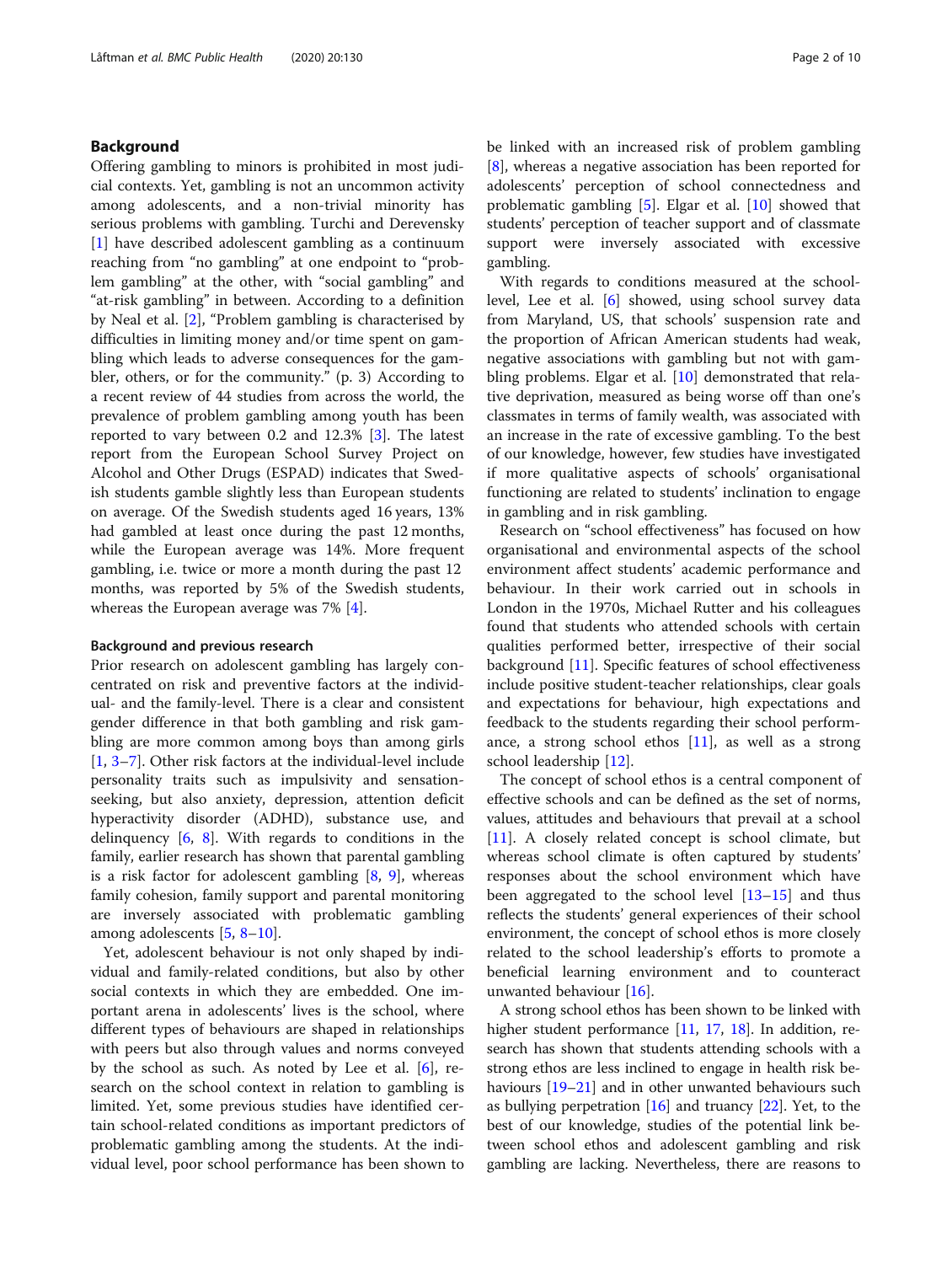believe that school ethos may affect students' inclination also to engage in gambling as well as risk gambling. One potential mechanism may be school performance and motivation. A strong school ethos enhances school achievement and motivation, and it is reasonable to assume that students who are study-oriented and who have high aspirations are less prone to engage in risk behaviours than their less academically motivated peers. Another possible mechanism may be perceived teacher caring. Students attending schools characterised by a strong school ethos have been shown to report higher perceived teacher caring compared with students in schools with a weaker ethos [[23](#page-9-0)]. Positive relations with teachers have in turn been shown to function protectively against risk behaviours such as smoking, drunkenness, and cannabis use [\[24\]](#page-9-0). Still another pathway may be via students' future orientation. A strong school ethos has been shown to be connected with a more optimistic future orientation among the students [\[25](#page-9-0)]. Feelings of hopelessness and a sense of a lack of future prospects may in turn make individuals more prone to risk behaviours. Indeed, earlier studies have shown that adolescents with a pessimistic future orientation are more likely to engage in different health risk behaviours [\[26\]](#page-9-0), including risk gambling [\[27](#page-9-0)].

# Aim of the study

The aim of the current study was to investigate the association between teacher-rated school ethos and students' self-reports of gambling and of risk gambling, when controlling also for sociodemographic characteristics at the student- and the school-level.

# **Methods**

#### Data material

The data material was based on merged information from two cross-sectional surveys performed in 2016: the Stockholm School Survey (SSS) and the Stockholm Teacher Survey (STS). In addition, we linked administrative register information on schools from the Swedish National Agency for Education on the schools' proportion of students whose parents have a post-secondary education and proportion of students with a foreign background.

The SSS is a classroom survey performed biannually among students in the ninth grade of primary school (ages 15–16 years) and in the second grade of upper secondary school (ages 17–18 years) in all public schools and in a large number of independent schools in Stockholm municipality. The questionnaire includes questions on risk behaviours including alcohol consumption, drug use, smoking and gambling, but also covers aspects such as the school environment and psychological health. In 2016, the response rate was approximately 78% [[28\]](#page-9-0).

The STS is a web survey carried out among teachers in the same schools that participated in the SSS. The main purpose of the survey was to collect information about school characteristics, such as teachers' ratings of the school ethos and of their work environment, and to link these assessments to data collected among students in the SSS. In the STS of 2016, the response rate among upper secondary school teachers was 58%  $(n = 1414)$ .

The present study used data from three sources: the SSS of 2016 collected among students in the second grade of upper secondary school, school-level information collected from upper secondary school teachers in the STS of 2016, and information on schools from administrative registers retrieved from the Swedish National Agency for Education. Information from these three sources was available for 46 upper secondary schools, covering survey information from 5604 students and 1061 teachers. (The high number of responding teachers in relation to the number of responding students is due to the fact that the STS targeted all the teachers in the schools, whereas the SSS was completed only by students in the second grade.) In the present study, the aspects of interest were school ethos (measured by information from the STS) and gambling and risk gambling (measured by information from the SSS). In addition, we controlled for sociodemographic characteristics at the student-level, i.e., gender, family structure, parental university education, parental unemployment and migration background (measured by information from the SSS). The level of teacher-rated school ethos has been shown to vary by schools' sociodemographic composition [\[18](#page-9-0)], and in order to isolate the "effect" of school ethos on gambling and on risk gambling as far as possible, we also included two control variables at the school-level: the proportion of students with parents with post-secondary education and the proportion of students with a foreign background (measured by information from the Swedish National Agency for Education).

For the analyses, 481 students were excluded due to item non-response on gambling or on the control variables, leading to a study sample of 5123 students. More information on the data material is provided in the Technical Report [\[29](#page-9-0)].

# Variables

### Dependent variables (student-level)

Gambling was assessed by the question "Have you bought lottery tickets or gambled for money at any time during the last 12 months?" including the specification "(Scratch ticket, game show lottery, casino, poker, betting on football, horses or the like, also on the Internet)". The response categories were "No" and "Yes".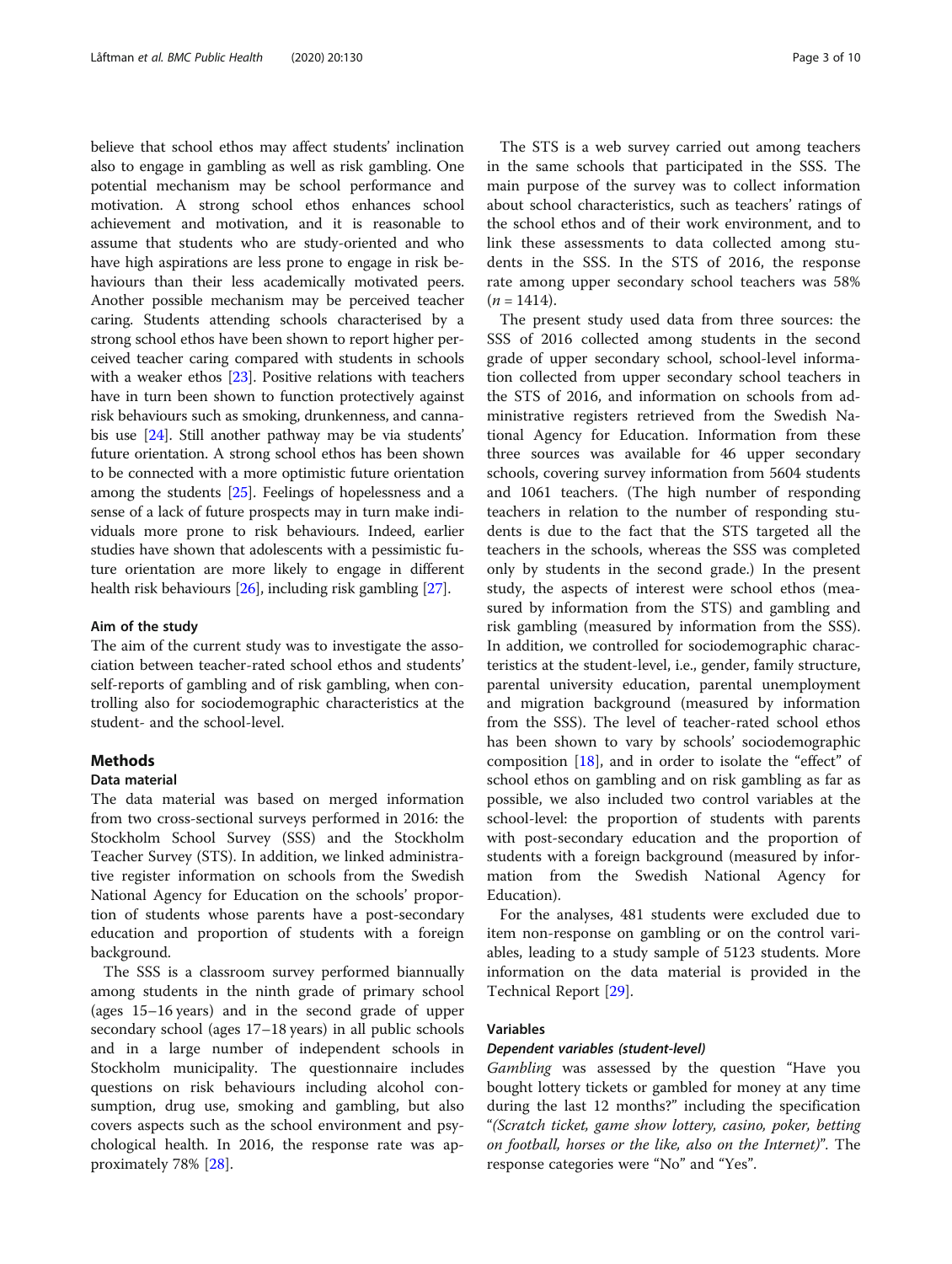Risk gambling was captured by three questions that were asked to those students who had responded that they had been gambling in the past 12 months: "How many times during the last 12 months have you": a) "Tried to reduce your gambling?", b) "Felt restless and irritated if you haven't been able to gamble, and c) "Lied about how much you've gambled?" For each of these, the students were asked to mark one of the response categories "Never", "1–2 times", and "3 times or more". For every question, we dichotomised the answers and coded students responding "Never" into one category and those responding once or more often into the other category. A dichotomous measure of risk gambling was constructed by classifying students who answered "at least once" to any of the three questions as engaging in risk gambling. The validity of the measure has been examined in a previous study, which reported internal consistency (Cronbach's alpha = 0.66) and unidimensionality of the three items [\[30\]](#page-9-0). The measure of risk gambling was intended to capture gambling with (at least) some negative consequences [[31\]](#page-9-0). According to our operationalization, the prevalence of risk gambling was about 3.3%. This is in line with other Swedish studies. For instance, according to figures from the Swedish longitudinal gambling study (Swelogs) of 2015, about 1% of 16–17-year-olds were classified as problem gamblers and 2.5% were at risk of problem gambling [[32\]](#page-9-0).

### Independent variable (school-level)

School ethos was measured by an index constructed from twelve statements in the STS: a) "At this school we have a value system ("värdegrund") which is clear to students"; b) "At this school the teachers make an effort to provide positive feedback about students' performance"; c) "Teachers have high expectations of student performance"; d) "Teachers at this school take their time with students even if they want to discuss something other than school work"; e) "At this school we actively work on issues such as violence, bullying and harassment among students"; f) "This school provides a stimulating learning environment"; g) "The teachers at this school have a strong work ethic"; h) "The teachers work with strong enthusiasm"; i) "At this school the students are treated with respect"; j) "The teachers at this school feel confident as classroom leaders"; k) "At this school students' motivation is a stimulating part of work" and l) "There is high staff turnover amongst teachers at this school". The first eleven items had the following response categories: (5) "Strongly agree"; (4) "Agree"; (3) "Neither agree nor disagree"; (2) "Disagree"; and (1) "Strongly disagree", The last item l) had a four-point scale with the response categories (1) "Agree completely", (2) "Agree somewhat", (3) "Disagree somewhat", and (4) "Disagree completely". The values from all

responses were added to an index with the possible range 12–59, with higher values indicating stronger school ethos. The school ethos measure was originally developed for the STS, and has been used in prior studies based on the same data material [\[18,](#page-9-0) [25\]](#page-9-0). The items were formulated with the purpose of measuring teachers' ratings of school ethos as conceptualized in the scholarship of school effectiveness  $[11, 16-18]$  $[11, 16-18]$  $[11, 16-18]$  $[11, 16-18]$  $[11, 16-18]$  $[11, 16-18]$ . The index was developed through exploratory and confirmatory factor analysis which showed that the measure had satisfactory psychometric properties (RMSEA = 0.079; CFI = 0.931; TLI = 0.916) and high internal consistency (Cronbach's alpha =  $0.88$ ) [[29\]](#page-9-0). The mean value of the index, based on information from all the responding teachers in a school, was used as a school-level measure of school ethos. In order to assess potentially non-linear effects, the study sample was divided into categories of about equal size according to the value of school ethos, in order to capture schools with a relatively weak, intermediate, and strong teacher-rated school ethos. This strategy has been used also in previous studies using the same data material [[23,](#page-9-0) [25\]](#page-9-0).

# Control variables (student-level)

Gender was assessed by the question "Are you a boy or a girl?", with the response categories "Boy" and "Girl".

Family structure was constructed from the question "Which people do you live with?" followed by a list of non-mutually exclusive response categories. Students who marked "Mother" and "Father" were coded as living with two parents in one household. This category was contrasted against all others.

Parental university education was captured by the question "What is the highest education your parents have?" followed by a set of response categories to be ticked separately for the mother and the father: "Old elementary school ("folkskola") or compulsory school (max 9 years schooling)", "Upper secondary school", "University and university college", and "Don't know". Since quite large proportions of students marked "Don't know" or skipped the question (17.5% for the mother and 21.6% for the father in the study sample), we created a dichotomous variable indicating if students had marked "University and university college" for one or both parents. This group was defined as having at least one parent with university education, and was categorised against all others.

Parental unemployment was constructed from the question "What do your parents do?" followed by a list of response categories, to be marked separately for the mother and the father. Students who marked "Unemployed" for one or both parents were defined as having at least one unemployed parent, and were contrasted to all others.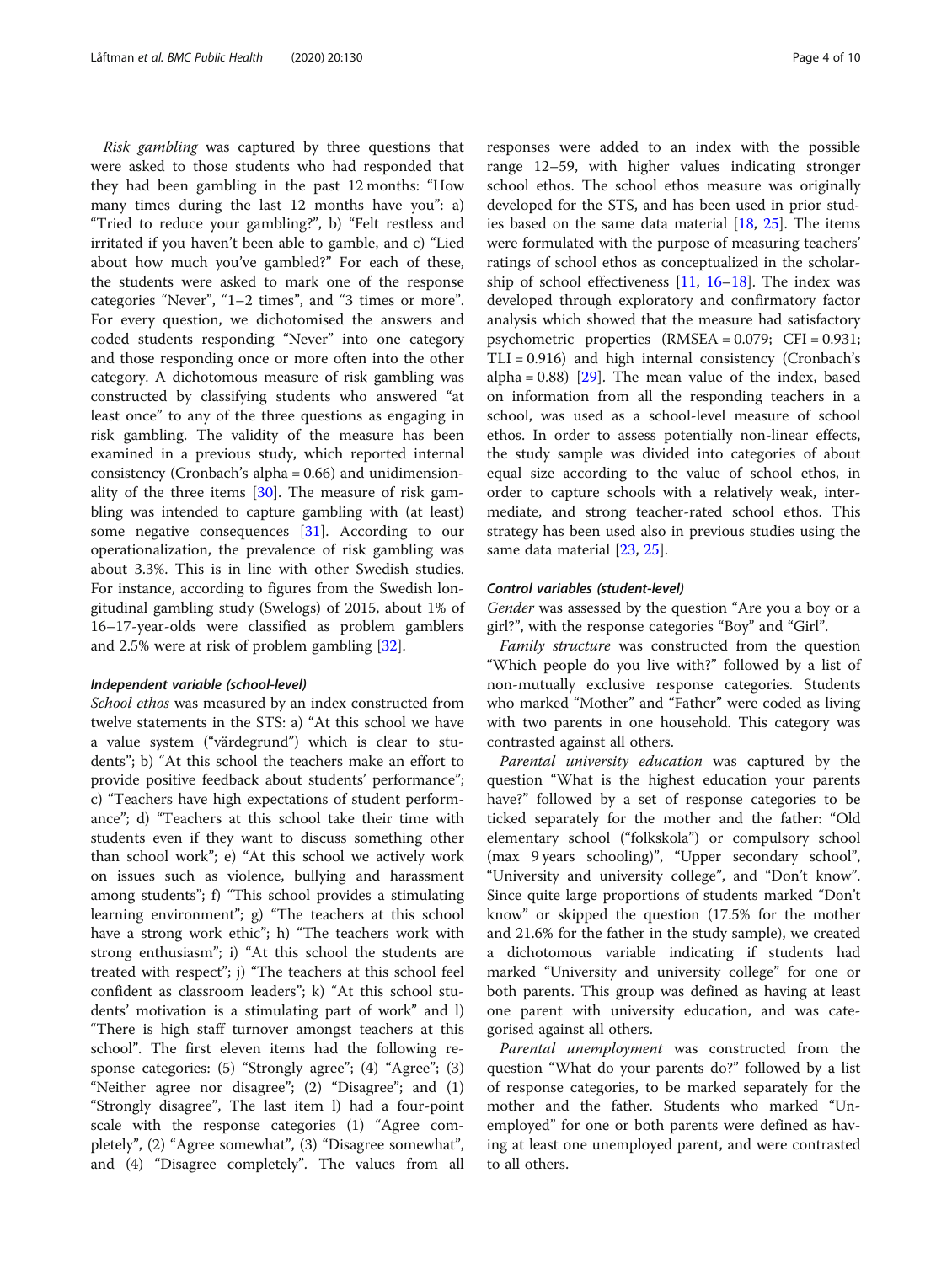Migration background was assessed by the question "How long have you lived in Sweden?" with the response categories: "All my life", "10 years or more", "5–9 years" and "Less than 5 years". For the present study, the last two categories were collapsed due to small numbers.

# Control variables (school-level)

Proportion of students with parents with post-secondary education was retrieved from the Swedish National Agency for Education and reported in per cent.

Proportion of students with a foreign background (i.e. proportion of students born outside Sweden or whose both parents were born outside of Sweden) was retrieved from the Swedish National Agency for Education and reported in per cent.

# Statistical method

Since the aim was to examine the association between one independent variable at the school-level (teacherrated school ethos) and two dependent variables at the student-level (student-reported gambling and risk gambling), the statistical method used was multilevel modelling. Two-level binary logistic regression models were performed in Stata (version 15) using the "xtmelogit" command. Odds ratios with 95% confidence intervals are reported.

For both outcomes, we first fitted an empty model, containing no independent variables. Model(s) 1 included only student-level variables. Model(s) 2 added the school proportion of students whose parents have post-secondary education, and Model(s) 3 added the school proportion of students with a foreign background. Model(s) 4 added categorical teacher-rated school ethos. In addition, for both outcomes we performed analyses using the continuous, standardised  $(mean = 0, s.d. = 1)$  version of the school ethos measure (not presented in Tables). For all models, we report the intraclass correlation (ICC) which for binary outcomes is an approximate estimate of how much of the variance in the dependent variable that can be attributed to the higher level.

# Results

Descriptive statistics of the data are presented in Table [1](#page-5-0). In the study sample, 13.8% of the students responded that they had been gambling at least once during the past 12 months. With regards to our measures of risk gambling, 2.1% of the students reported that they had tried to reduce their gambling, 1.7% that they had felt restless or irritated when they had not been able to gamble, and 1.4% that they had lied about their gambling. In all, 3.3% had reported at least one of the separate measures of risk gambling.

The data contained slightly fewer boys (46.5%) than girls (53.5%). About two thirds of the students lived with two parents in the same household and one third did not. One third did not have any parent with university education, whereas two thirds did. In all, 6.1% of the students reported that at least one of their parents was unemployed. With regards to migration background, 90.8% of the students had lived in Sweden for 10 years or more, and 9.2% less than 10 years. The values of school ethos varied between 34.8 and 54.3, with an average of 46.1. The study sample was divided into three groups of about equal size, distinguishing between students who attended schools with a weaker ethos (mean value 41.3; range 34.8–44.3); an intermediate level of ethos (mean value 46.0; range 44.4–48.0), and a stronger ethos (mean value 51.2, range 48.1–54.3). The school proportion of students with parents with post-secondary education varied from 7.0 to 86.3%, with an average of 51.6%. The school proportion of students with a foreign background varied between 6.0 and 95.7%, with an average of 41.1%.

Proportions of students engaged in gambling and in risk gambling, by schools' level of teacher-rated ethos, are presented in Table [2](#page-5-0). The percentages indicate that gambling during the past 12 months was most common among students attending schools with an intermediate level of ethos, and least common among students attending schools with a stronger ethos ( $\chi^2$  = 43.81, *p* < 0.001). With regards to the indicators of risk gambling, a graded and consistent pattern shows that risk gambling was most common among students attending schools with a weaker ethos, and least common among students attending schools with a stronger ethos (for the overall measure of risk gambling:  $\chi^2$  = 30.04,  $p$  < 0.001).

To assess the associations between teacher-rated school ethos and student-reported gambling and risk gambling in a multivariate framework, a series of twolevel binary logistic regression models were performed. Results from the analyses of gambling during the past 12 months are presented in Table [3](#page-6-0). As indicated by the empty model, 7.9% of the variation in gambling could be attributed to the school level. Model 1 included studentlevel variables. There was a clear gender difference in that girls were less likely to have gambled than boys (OR 0.23, 95% CI 0.19–0.27). None of the other included student-level variables were statistically significantly associated with gambling, when mutually adjusted. Model 2 added the school proportion of students with parents with post-secondary education, which was negatively associated with student gambling (OR 0.99, 95% CI 0.99– 1.00). Model 3 added the school proportion of students with a foreign background, which was not statistically significantly associated with gambling. Finally, categorical teacher-rated school ethos was added in Model 4. Compared with students attending a school with a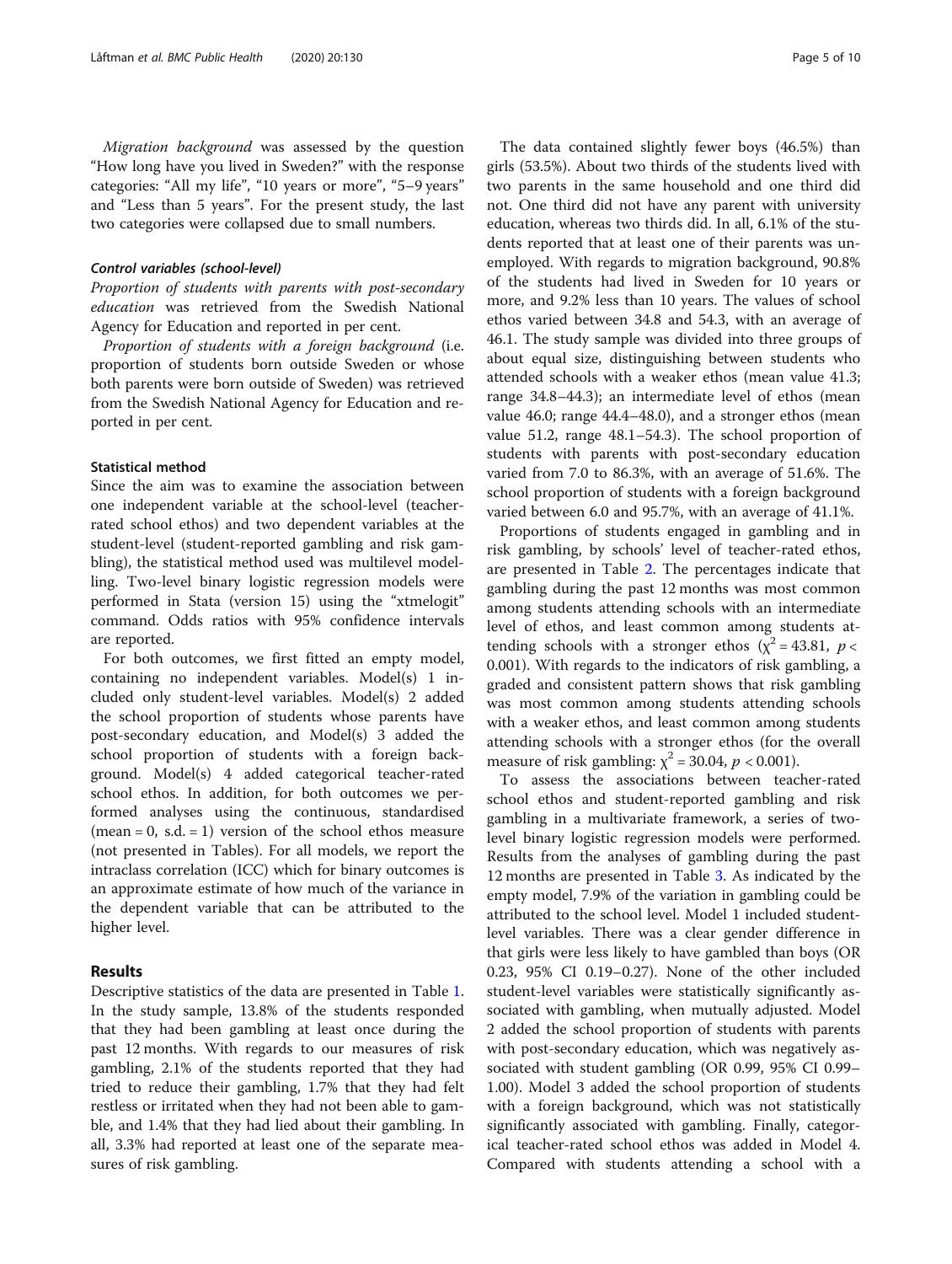# <span id="page-5-0"></span>**Table 1** Descriptives.  $n = 5123$  students distributed across 46 upper secondary schools

| Student level                                         | n    | %    |        |      |
|-------------------------------------------------------|------|------|--------|------|
| Gambling                                              |      |      |        |      |
| Gambling during the past 12 months                    | 707  | 13.8 |        |      |
| Risk gambling                                         |      |      |        |      |
| Tried to reduce gambling                              | 109  | 2.1  |        |      |
| Felt restless or irritated when not able to gamble    | 86   | 1.7  |        |      |
| Lied about gambling                                   | 69   | 1.4  |        |      |
| At least one indicator of risk gambling               | 169  | 3.3  |        |      |
| Gender                                                |      |      |        |      |
| Boy                                                   | 2380 | 46.5 |        |      |
| Girl                                                  | 2743 | 53.5 |        |      |
| Family structure                                      |      |      |        |      |
| Two parents in the same household                     | 3280 | 64.0 |        |      |
| Other                                                 | 1843 | 36.0 |        |      |
| Parental university education                         |      |      |        |      |
| No parent                                             | 1708 | 33.3 |        |      |
| At least one parent                                   | 3415 | 66.7 |        |      |
| Parental unemployment                                 |      |      |        |      |
| No parent                                             | 4808 | 93.9 |        |      |
| At least one parent                                   | 315  | 6.1  |        |      |
| Migration background                                  |      |      |        |      |
| $\geq$ 10 years in Sweden                             | 4651 | 90.8 |        |      |
| < 10 years in Sweden                                  | 472  | 9.2  |        |      |
| School level                                          | Mean | s.d. | Min    | Max  |
| School ethos                                          | 46.1 | 4.5  | 34.8   | 54.3 |
| Weak ( $n = 1722$ )                                   | 41.3 | 2.7  | 34.8   | 44.3 |
| Intermediate ( $n = 1743$ )                           | 46.0 | 1.1  | 44.4   | 48.0 |
| Strong ( $n = 1658$ )                                 | 51.2 | 1.6  | 48.1   | 54.3 |
| School ethos (std.)                                   | 0.0  | 1.0  | $-2.5$ | 1.8  |
| % students with parents with post-secondary education | 51.6 | 25.1 | 7.0    | 86.3 |
| % students with a foreign background                  | 41.1 | 21.5 | 6.0    | 95.7 |

Table 2 Proportions of students engaged in gambling and in risk gambling, by categorical school ethos. Percent

|                                                    | School ethos |               |        |            |
|----------------------------------------------------|--------------|---------------|--------|------------|
|                                                    | Weak         | Inter-mediate | Strong |            |
| Gambling                                           |              |               |        |            |
| Gambling during the past 12 months                 | 15.2         | 16.8          | 9.3    | 43.81***   |
| Risk gambling                                      |              |               |        |            |
| Tried to reduce gambling                           | 3.4          | 2.0           | 1.0    | 22.66***   |
| Felt restless or irritated when not able to gamble | 2.7          | 1.4           | 1.0    | $16.36***$ |
| Lied about gambling                                | 1.9          | 1.4           | 0.7    | $9.06*$    |
| At least one indicator of risk gambling            | 4.9          | 3.3           | 1.6    | $30.04***$ |
| n.                                                 | 1722         | 1743          | 1658   |            |

\*\*\*p < 0.001 \*\*p < 0.01 \*p < 0.05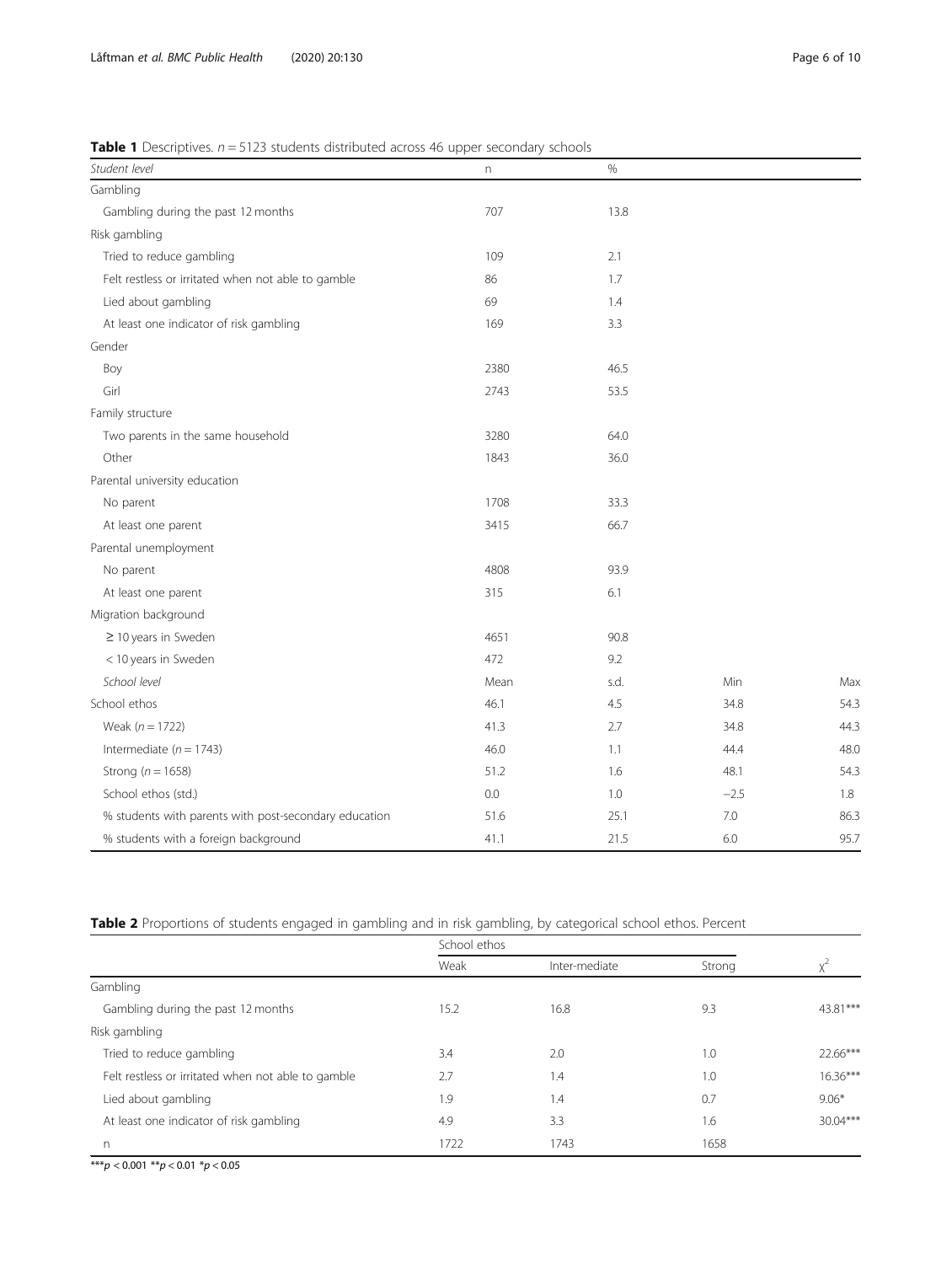|                                                          | Empty<br>model | Model 1   |                    | Model 2   |                        | Model 3   |                                                       | Model 4   |               |
|----------------------------------------------------------|----------------|-----------|--------------------|-----------|------------------------|-----------|-------------------------------------------------------|-----------|---------------|
|                                                          |                | <b>OR</b> | 95% CI             | <b>OR</b> | 95% CI                 | <b>OR</b> | 95% CI                                                | <b>OR</b> | 95% CI        |
| Student level                                            |                |           |                    |           |                        |           |                                                       |           |               |
| Gender                                                   |                |           |                    |           |                        |           |                                                       |           |               |
| Boy (ref.)                                               |                | 1.00      |                    | 1.00      |                        | 1.00      |                                                       | 1.00      |               |
| Girl                                                     |                | $0.23***$ |                    |           |                        |           | 0.19-0.27 0.22*** 0.19-0.27 0.23*** 0.19-0.28 0.23*** |           | $0.19 - 0.28$ |
| Family structure                                         |                |           |                    |           |                        |           |                                                       |           |               |
| Two parents in the same household (ref.)                 |                | 1.00      |                    | 1.00      |                        | 1.00      |                                                       | 1.00      |               |
| Other                                                    |                | 1.15      | $0.97 - 1.37$ 1.15 |           | $0.96 - 1.37$ 1.15     |           | $0.96 - 1.37$ 1.14                                    |           | $0.96 - 1.35$ |
| Parental university education                            |                |           |                    |           |                        |           |                                                       |           |               |
| No parent (ref.)                                         |                | 1.00      |                    | 1.00      |                        | 1.00      |                                                       | 1.00      |               |
| At least one parent                                      |                | 0.86      | $0.71 - 1.03$ 0.87 |           | $0.72 - 1.04$          | 0.86      | $0.72 - 1.04$ 0.89                                    |           | $0.74 - 1.07$ |
| Parental unemployment                                    |                |           |                    |           |                        |           |                                                       |           |               |
| No parent (ref.)                                         |                | 1.00      |                    | 1.00      |                        | 1.00      |                                                       | 1.00      |               |
| At least one parent                                      |                | 0.97      | $0.68 - 1.37$ 0.97 |           | $0.68 - 1.37$ 0.97     |           | $0.68 - 1.38$ 0.98                                    |           | $0.69 - 1.39$ |
| Migration background                                     |                |           |                    |           |                        |           |                                                       |           |               |
| $\geq$ 10 years in Sweden (ref.)                         |                | 1.00      |                    | 1.00      |                        | 1.00      |                                                       | 1.00      |               |
| < 10 years in Sweden                                     |                | 0.79      | $0.57 - 1.07$ 0.81 |           | $0.59 - 1.10$ 0.81     |           | $0.60 - 1.11$                                         | 0.80      | $0.58 - 1.09$ |
| School level                                             |                |           |                    |           |                        |           |                                                       |           |               |
| % students with parents with post-secondary<br>education |                |           |                    | $0.99*$   | $0.99 - 1.00$ $0.99**$ |           | $0.98 - 1.00$ $0.99**$                                |           | $0.99 - 1.00$ |
| % students with a foreign background                     |                |           |                    |           |                        | 1.00      | $0.99 - 1.01$ 0.99                                    |           | $0.99 - 1.00$ |
| School ethos                                             |                |           |                    |           |                        |           |                                                       |           |               |
| Weak (ref.)                                              |                |           |                    |           |                        |           |                                                       | 1.00      | ÷             |
| Intermediate                                             |                |           |                    |           |                        |           |                                                       | 1.02      | $0.74 - 1.40$ |
| Strong                                                   |                |           |                    |           |                        |           |                                                       | $0.62***$ | $0.43 - 0.89$ |
| ICC                                                      | 7.9%           | 4.8%      |                    | 3.9%      |                        | 3.7%      |                                                       | 2.6%      |               |

<span id="page-6-0"></span>**Table 3** Associations between school ethos and gambling. Odds ratios from two-level binary logistic regressions.  $n = 5123$  students distributed across 46 upper secondary schools

\*\*\*p < 0.001 \*\*p < 0.01 \*p < 0.05

relatively weak ethos, those attending schools with a strong ethos had a statistically significantly lower likelihood of having gambled during the past 12 months (OR 0.62, 95% CI 0.43–0.89). There was however no statistically significant difference in the likelihood of gambling between students in schools with a weak and an intermediate level of ethos (OR 1.02, 95% CI 0.74–1.40). We also performed analyses of the continuous measure of teacher-rated school ethos, which showed a close to statistically significant association with gambling (OR 0.86, 95% CI 0.74–1.00,  $p = 0.051$ ) (not presented in Table).

Results from the analyses of risk gambling are presented in Table [4](#page-7-0). Model 1 showed substantial variation at the school level (ICC: 15.0%). In Model 1, studentlevel characteristics were included. A strong and clear gender difference was seen in that girls were substantially less likely than boys to have been engaged in risk gambling (OR 0.08, 95% CI 0.04–0.13). Further, students

not living with two parents in the same household had a greater likelihood of risk gambling (OR 1.46, 95% CI 1.05–2.02), whereas students with at least one university-educated parent were less inclined to engage in risk gambling (OR 0.59, 95% CI 0.42–0.82). Parental unemployment and migration background were not statistically significantly associated with risk gambling, when mutually adjusting for the other student-level sociodemographic characteristics. The between-school variation in risk gambling shown by the empty model was to a great extent accounted for by student-level characteristics, as shown by the reduction of the ICC to 4.6% in Model 1. Model 2 added the school proportion of students with parents with post-secondary education and Model 3 added the school proportion of students with a foreign background. None of these control variables were however statistically significantly associated with student risk gambling. Finally, categorical teacher-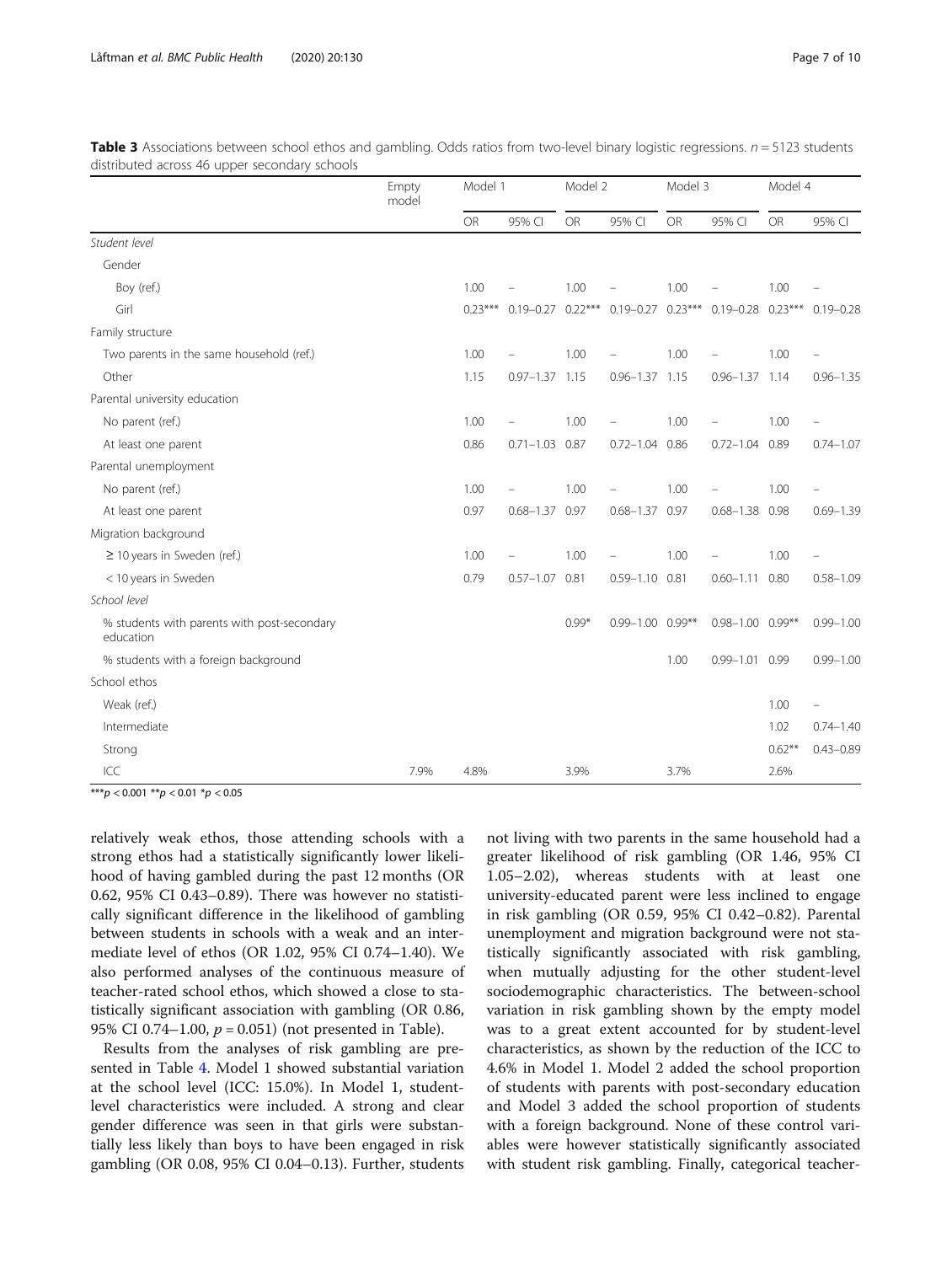|                                                          | Empty<br>model | Model 1   |                        | Model 2   |                                                                         | Model 3   |                       | Model 4   |               |
|----------------------------------------------------------|----------------|-----------|------------------------|-----------|-------------------------------------------------------------------------|-----------|-----------------------|-----------|---------------|
|                                                          |                | <b>OR</b> | 95% CI                 | <b>OR</b> | 95% CI                                                                  | <b>OR</b> | 95% CI                | <b>OR</b> | 95% CI        |
| Student level                                            |                |           |                        |           |                                                                         |           |                       |           |               |
| Gender                                                   |                |           |                        |           |                                                                         |           |                       |           |               |
| Boy (ref.)                                               |                | 1.00      |                        | 1.00      |                                                                         | 1.00      |                       | 1.00      |               |
| Girl                                                     |                | $0.08***$ |                        |           | $0.04 - 0.13$ $0.08***$ $0.04 - 0.13$ $0.08***$ $0.04 - 0.13$ $0.08***$ |           |                       |           | $0.05 - 0.14$ |
| Family structure                                         |                |           |                        |           |                                                                         |           |                       |           |               |
| Two parents in the same household (ref.)                 |                | 1.00      |                        | 1.00      |                                                                         | 1.00      |                       | 1.00      |               |
| Other                                                    |                | $1.46*$   | $1.05 - 2.02$ $1.45*$  |           | $1.05 - 2.01$ $1.45*$                                                   |           | $1.05 - 2.01$ $1.42*$ |           | $1.03 - 1.96$ |
| Parental university education                            |                |           |                        |           |                                                                         |           |                       |           |               |
| No parent (ref.)                                         |                | 1.00      |                        | 1.00      |                                                                         | 1.00      |                       | 1.00      |               |
| At least one parent                                      |                | $0.59***$ | $0.42 - 0.82$ $0.60**$ |           | $0.43 - 0.83$                                                           | $0.60**$  | $0.43 - 0.83$         | $0.65*$   | $0.47 - 0.90$ |
| Parental unemployment                                    |                |           |                        |           |                                                                         |           |                       |           |               |
| No parent (ref.)                                         |                | 1.00      |                        | 1.00      |                                                                         | 1.00      |                       | 1.00      |               |
| At least one parent                                      |                | 1.22      | $0.69 - 2.17$ 1.23     |           | $0.69 - 2.17$ 1.23                                                      |           | $0.70 - 2.18$ 1.27    |           | $0.72 - 2.24$ |
| Migration background                                     |                |           |                        |           |                                                                         |           |                       |           |               |
| $\geq$ 10 years in Sweden (ref.)                         |                | 1.00      |                        | 1.00      |                                                                         | 1.00      |                       | 1.00      | -             |
| < 10 years in Sweden                                     |                | 1.12      | $0.69 - 1.82$ 1.17     |           | $0.72 - 1.91$ 1.17                                                      |           | $0.72 - 1.92$ 1.20    |           | $0.74 - 1.96$ |
| School level                                             |                |           |                        |           |                                                                         |           |                       |           |               |
| % students with parents with post-secondary<br>education |                |           |                        | 0.99      | $0.99 - 1.00$ 0.99                                                      |           | $0.98 - 1.00$ 0.99    |           | $0.98 - 1.00$ |
| % students with a foreign background                     |                |           |                        |           |                                                                         | 1.00      | $0.99 - 1.01$ 0.99    |           | $0.98 - 1.00$ |
| School ethos                                             |                |           |                        |           |                                                                         |           |                       |           |               |
| Weak (ref.)                                              |                |           |                        |           |                                                                         |           |                       | 1.00      | $\equiv$      |
| Intermediate                                             |                |           |                        |           |                                                                         |           |                       | $0.57*$   | $0.36 - 0.90$ |
| Strong                                                   |                |           |                        |           |                                                                         |           |                       | $0.40**$  | $0.22 - 0.69$ |
| ICC                                                      | 15.0%          | 4.6%      |                        | 3.4%      |                                                                         | 3.5%      |                       | 1.8%      |               |

<span id="page-7-0"></span>Table 4 Associations between school ethos and risk gambling. Odds ratios from two-level binary logistic regressions.  $n = 5123$ students distributed across 46 upper secondary schools

 $\frac{1}{100} \times p < 0.001 \times p < 0.01 \times p < 0.05$ 

rated school ethos was added in Model 4. Compared with students in schools with a weaker teacher-rated ethos, those in schools with an intermediate ethos were less likely to having engaged in risk gambling (OR 0.57, 95% CI 0.36–0.90), and those in schools with a stronger ethos to an even lesser extent (OR 0.40, 95% CI 0.22– 0.69). Also analyses with the continuous school ethos measure showed a strong, statistically significant association with risk gambling, even when adjusting for student- and school-level covariates (OR 0.65, 95% CI 0.52–0.81,  $p < 0.001$ ) (not presented in Table).

# **Discussion**

Gambling is not uncommon among adolescents, and a certain minority can be classified as being engaged in problematic gambling. This calls for knowledge about risk and protective factors. Using a new, unique data material based on cross-sectional survey information collected among 1061 teachers and 5123 students in 46 upper secondary schools in Stockholm, the present study showed that teachers' ratings of a school's ethos was inversely associated with gambling and risk gambling among students, when adjusting for student- and school-level sociodemographic characteristics.

Overall, the results of the present study reflect previous research which has established that a strong school ethos is associated with less health risk behaviours among the students [\[19](#page-9-0)–[21\]](#page-9-0), and extend these findings by showing that such associations exist also for gambling and risk gambling. The result that high teacher ratings of a school's ethos seem to protect against students' inclination to engage in risk behaviours may be understood through different possible mechanisms. One such pathway may be that a strong school ethos promotes higher academic performance and motivation, leading to a lower willingness among students to involve in risk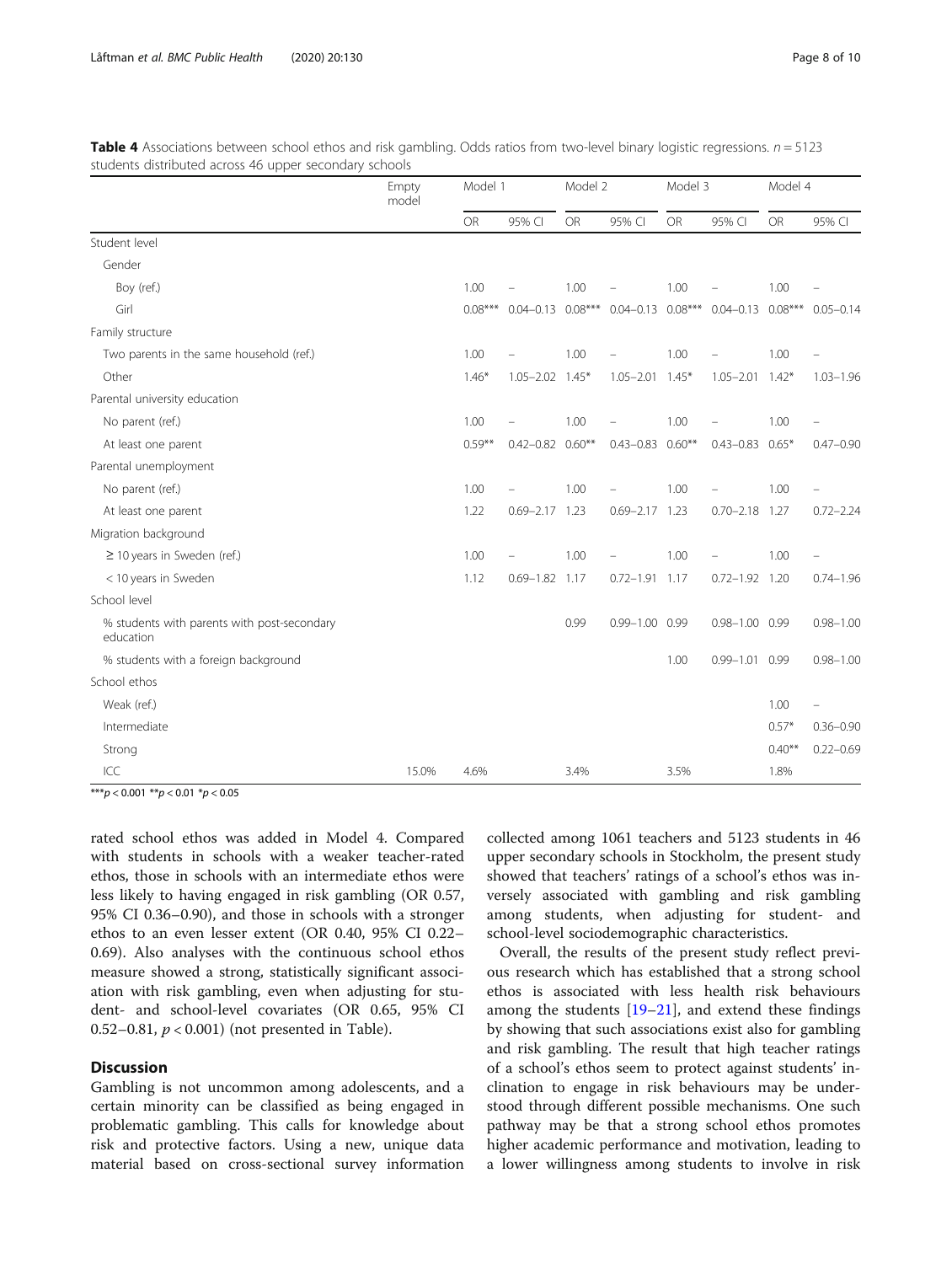behaviours at the expense of one's schooling and future career. Another pathway may be that stronger school ethos is associated with higher perceived teacher caring among the students  $[23]$ . It is possible that students who feel that they receive a great amount of social support and respect, and perhaps also see their teachers as role models, are less likely to want to engage in risk behaviours compared with students who do not experience such beneficial relations with their teachers. Indeed, positive student-teacher relationships have been shown to be negatively associated with student substance use [[24\]](#page-9-0). Yet another pathway could be students' future orientation. A previous study which was based on the same data material as the current study reported that a strong school ethos, as rated by teachers, was linked with an optimistic future orientation among the students [[25\]](#page-9-0). A pessimistic future orientation, by contrast, has been connected with a greater likelihood of engaging in risk gambling [\[27](#page-9-0)] as well as other health risk behaviours [[26\]](#page-9-0). The interpretation is that individuals who sense a lack of future prospects are more inclined to seek immediate benefits rather than to invest in behaviour associated with delayed gratification, which make them more prone to involve in risk behaviours [[26\]](#page-9-0).

These potential mechanisms may affect individual students' behaviour directly, but it is also possible that they operate through the behaviours of peers, which in turn influence individual behaviour. To gain a deeper understanding of the mechanisms through which school ethos may affect student outcomes, a promising task for future research would be to explore possible pathways using statistical techniques such as structural equation modelling, but also to apply qualitative methods such as personal interviews and focus groups among students.

The main strength of the study is the data material used, with survey information collected among teachers and students in the same schools. The use of different data sources limits the risk of common methods variance. Another advantage is the fact that the data contains a relatively large number of students since this allows analyses of risk gambling, which is, after all, confined to a minority of students. The relatively high response rate among students (78%), due to the fact that the data were collected in classrooms, is also a strength. Nevertheless, the study is not without limitations. One weakness is the fact that our measures of gambling and of risk gambling are not based on established scales, although the measure of risk gambling has been shown to have good validity [\[30](#page-9-0)]. Yet, the percentages reporting to be involved in gambling and in risk gambling largely reflect those reported in studies that use other measures [[4,](#page-9-0) [32\]](#page-9-0). Also our measure of teacher-rated school ethos was not extracted from a pre-existing scale but was developed for this particular data collection, which may have limited the validity. Yet, the items were theory-based and formulated with the explicit purpose of capturing school ethos, and empirically, the index showed good psychometric properties [\[29\]](#page-9-0). Another limitation is the fact the data are cross-sectional and hence we cannot draw the conclusion that there is a causal effect of school ethos on adolescents' inclination to engage in gambling and in risk gambling. The response rate among teachers (58%) was lower than that of students. It is likely that there was systematic attrition in that the teachers who were most stressed (and least satisfied with their work environment) were less inclined to participate. This may have implied an overestimation of the overall level of school ethos in the data. However, we do not see any reasons that this possible bias would have affected the associations between teacher-rated school ethos and student gambling to any substantial degree. Furthermore, it cannot be ruled out that there are omitted variables that are associated with both teachers' ratings of the school ethos and with student risk gambling, that may affect the associations found. For instance, we cannot empirically solve the issue of selection. It is indeed possible that students with certain characteristics are more likely to be enrolled in schools with higher teacher ratings of ethos and also less inclined to engage in gambling and in risk gambling. Yet, in an attempt to isolate the associations of interest as much as possible, we controlled for sociodemographic characteristics at both the student- and the school-level.

# Conclusions

The current study indicated that a strong school ethos may contribute to prevent against students' inclination to engage in gambling and in risk gambling. In more general terms, the study provides evidence that schools' values and norms as reflected in their teacher-rated ethos have the potential to counteract unwanted behaviours among the students, and accordingly, that improving a school's ethos may promote positive development among youth.

#### **Abbreviations**

95% CI: 95% Confidence Interval; ADHD: Attention Deficit Hyperactivity Disorder; ESPAD: European School Survey Project on Alcohol and Other Drugs; ICC: Intraclass Correlation; OR: Odds Ratio; SSS: Stockholm School Survey; STS: Stockholm Teacher Survey

#### Acknowledgements

We are grateful to the students and the teachers who participated in the data collections. We are also grateful to the Stockholm Municipality for giving us access to data from the Stockholm School Survey.

#### Authors' contributions

All authors (SBL, BM, GO, KS, JS and PW) contributed to the conceptualization and the design of the study. The STS data were collected in a research project headed by BM. SBL performed the statistical analyses and drafted a first version of the manuscript. All authors (BM, GO, KS, JS and PW) critically revised drafts of the paper, and read and approved of the final manuscript.